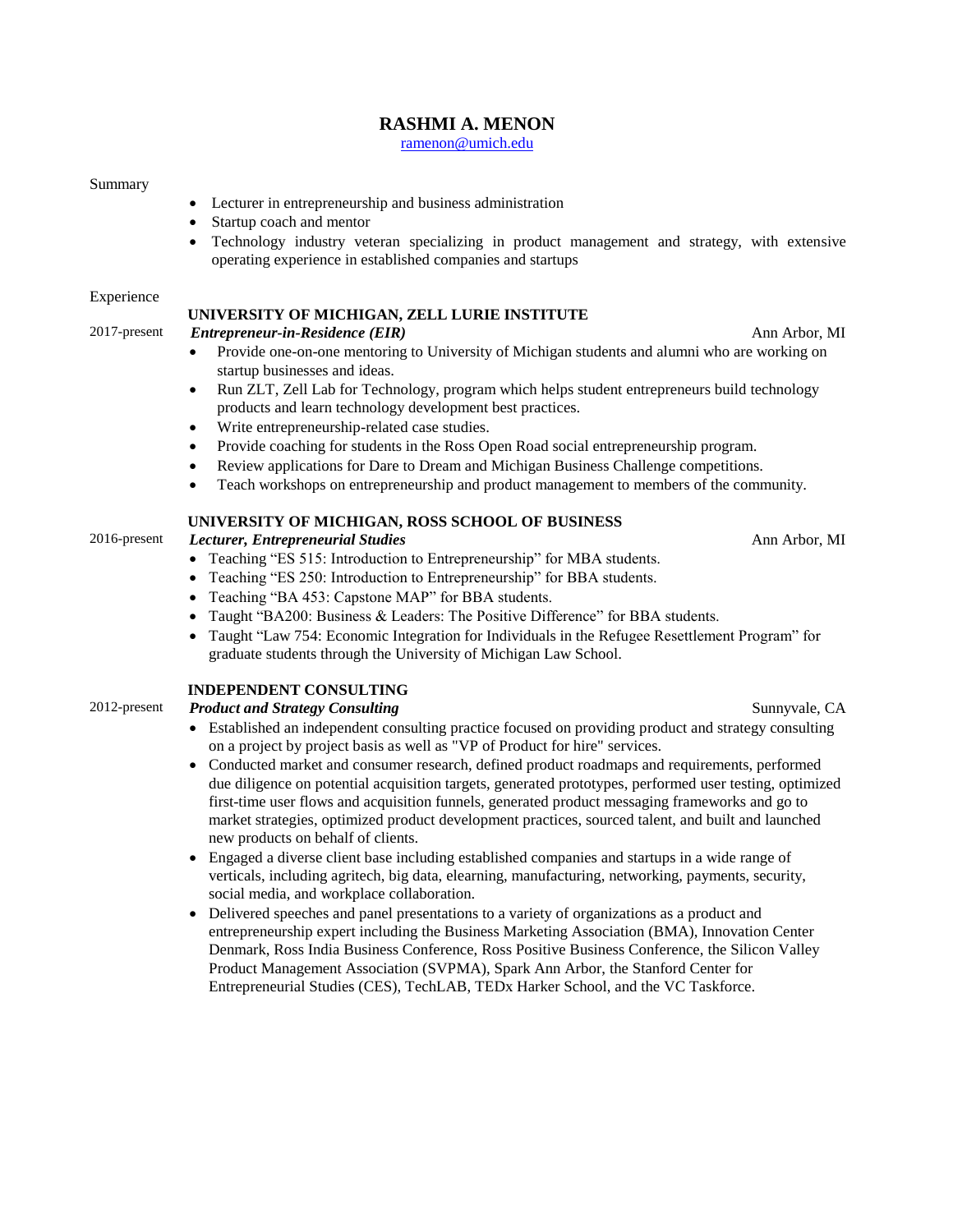# **RASHMI A. MENON**

### **ENTREPRENEURSHIP MENTORING**

### 2013-present *Startup Coach and Mentor* Sunnyvale, CA

- Mentored clients through incubators, accelerators, and private clients.
- Served as a mentor for companies in the StartX and Nordic Innovation Center TINC accelerator programs.
- Engaged clients and teams from around the world in a wide range of verticals including IoT, machine learning, big data, enterprise software, hardware, social media, mobile, healthcare, elearning, and semiconductors.
- Mentored clients on a wide range of topics including business planning, staffing, product marketing, agile best practices, pricing, user experience, customer acquisition and retention, etc.

### **STANFORD UNIVERSITY**

### 2011-2016 *Lecturer* Palo Alto, CA

- Taught "BUS 110: How to Start Your Business: From Idea to Business Plan" through the Stanford Continuing Studies program. Topics include customer and competitor research, market sizing, elevator pitches, revenue and cost modeling, launch marketing, legal issues, financing, and presenting a business plan. Taught both online and offline of the course.
- Taught "BUS 38: Product Management: The Art and Science of Building Great Products" through the Stanford Continuing Studies Program. Topics include customer and competitor research, stakeholder management, roadmapping, defining a minimum viable product, wireframing, agile development tools and techniques, user testing, functional testing, and product marketing and launch. Taught both online and offline sessions of the course.

### **VIDEOGENIE**

# 2011-2012 *Vice President, Product Management* San Mateo, CA

- VideoGenie (now StoryBox) provides companies with the ability to generate social video marketing and advertising campaigns incorporating user generated content.
- Managed a team of 9 direct reports including marketing, PR, design, and engineering functions. Team included engineers in remote locations.
- Launched new social rich media display ad unit with 15x the interaction rates of industry benchmark products. First ever ad unit which allowed viewers to record video within the ad experience.
- Provided management team leadership including presenting to board members and funders.

### **ZVENTS (ACQUIRED BY EBAY)**

2010-2011 *Vice President, Product* San Mateo, CA

- Zvents provided online entertainment guides and was acquired by eBay's StubHub division.
- Responsible for all aspects of rolling out the redesigned Zvents.com website from user testing and feature definition to team management and testing to SEO and analytics.

### **GREEN RESOURCE NETWORK**

### 2009-2011 *Co-Founder* Sunnyvale, CA

- Started a company which helped school districts understand the green technologies available to them and choose appropriate solutions to fit their needs. Recommended projects based not only on green impact but also on costs and savings achieved.
- Secured approximately \$15 mil in funding options for clients to complete renewable energy projects.